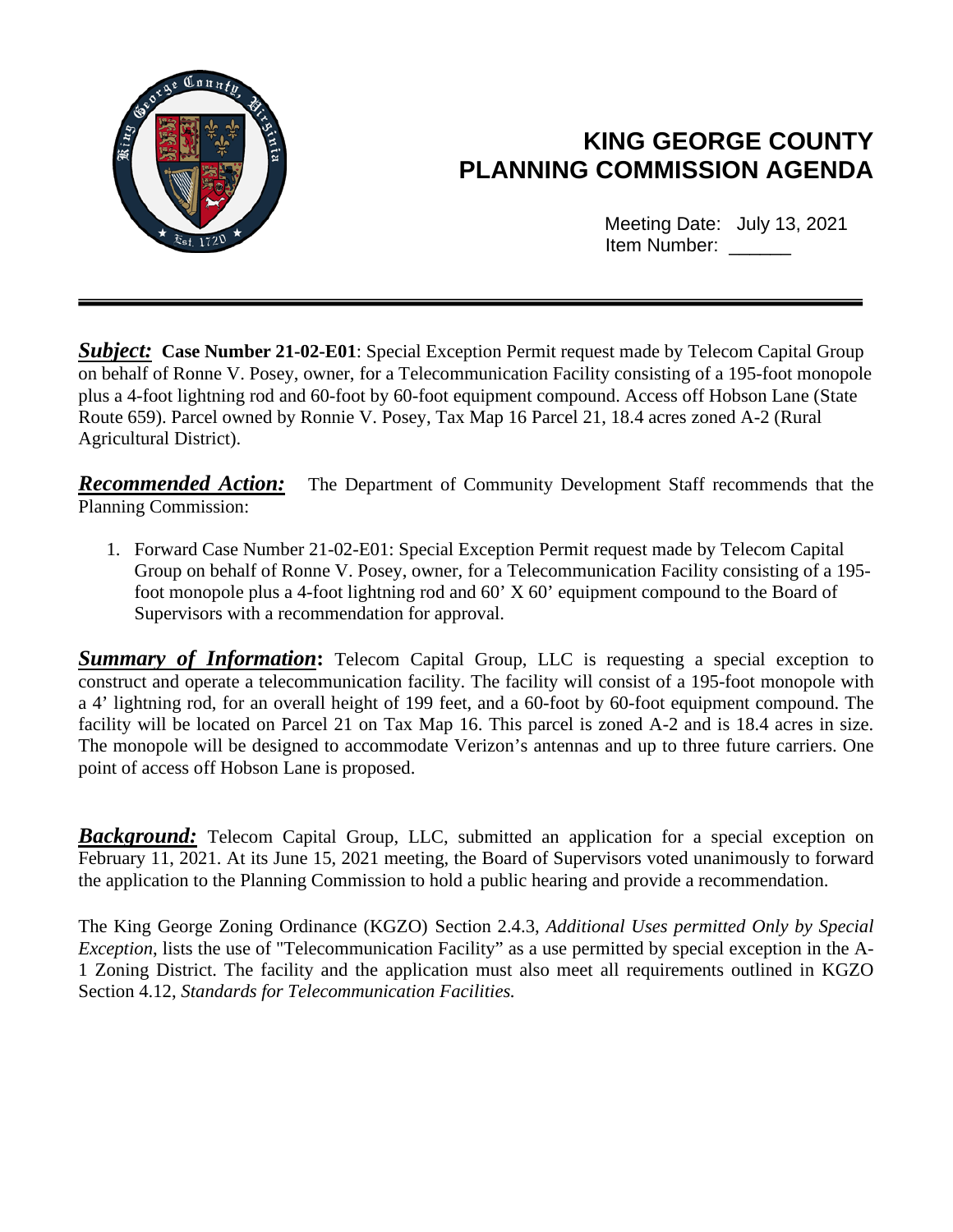#### SPECIAL EXCEPTION APPLICATION CASE NUMBER 21-02-E01

*This Staff Report is prepared by the King George County Department of Community Development Staff to provide information to the Planning Commission to assist them in making a recommendation on this application. It may also be useful to the general public interested in this application.*

| PUBLIC HEARINGS            |                                                                                                                                                                                                                               |
|----------------------------|-------------------------------------------------------------------------------------------------------------------------------------------------------------------------------------------------------------------------------|
| Planning Commission:       | July 13, 2021                                                                                                                                                                                                                 |
| Board of Supervisors:      | August 17, 2021 (tentative)                                                                                                                                                                                                   |
| <b>SUMMARY FACTS</b>       |                                                                                                                                                                                                                               |
| Applicant:                 | Telecom Capital Group, LLC                                                                                                                                                                                                    |
| Land Owner:                | Ronne V. Posey                                                                                                                                                                                                                |
| Proposed Use:              | Telecommunication Facility.                                                                                                                                                                                                   |
| Location:                  | Route 659 (Hobson Lane)                                                                                                                                                                                                       |
| Tax Map, Parcel            | Tax Map 16, Parcel 21                                                                                                                                                                                                         |
| Zoning:                    | Rural Agricultural District (A-2)                                                                                                                                                                                             |
| Comprehensive Plan:        | Potomac River North Rural Development Area.                                                                                                                                                                                   |
| <b>Surrounding Zoning:</b> | North: Rural Agricultural District (A-2)<br>South: One-Family Dwelling District (R-1)<br>Rural Agricultural District (A-2)<br>One-Family Dwelling District (R-1)<br>East:<br>West: Rural Agricultural Dwelling District (A-2) |
| <b>Staff Contact:</b>      | Louis Pancotti, Phone (540) 775-8553.                                                                                                                                                                                         |

Summary: Special Exception Permit request made by Telecom Capital Group on behalf of Ronne V. Posey, owner, for a Telecommunication Facility consisting of a 195-foot monopole plus a 4-foot lightning rod and 60-foot by 60-foot equipment compound. Access off Hobson Lane (State Route 659). Parcel owned by Ronnie V. Posey, Tax Map 16 Parcel 21, 18.4 acres zoned A-2 (Rural Agricultural District).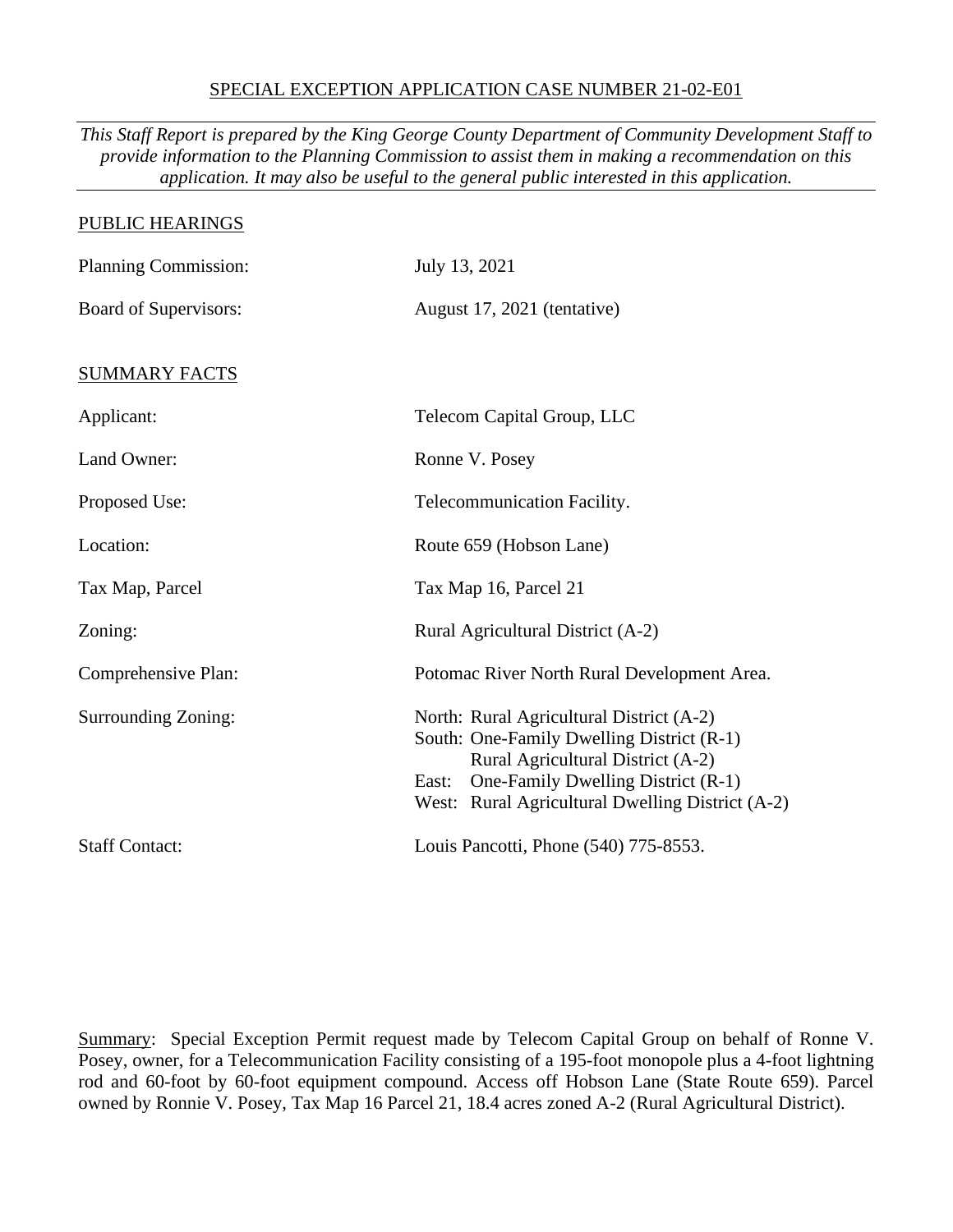### PARCEL CHARACTERISTICS:

Below is a description of Tax Map 16 Parcel 21:

Acreage. Parcel 21 contains 18.4 acres.

Property Location. The property has frontage on both Hobson Lane (Route 659) and Dahlgren Road (Route 206) in the James Monroe Voting District.

Access. The proposed access to the property is from Hobson Lane (Route 659).

Utilities. The only utilities used for this proposal will be electric.

Wetlands Impacts. This plan does not propose any impacts to the Wetlands.

Existing Zoning. Tax Map 16 Parcel 21 is currently zoned Rural Agricultural (A-2).

Adjacent Zoning and Land Use. The surrounding properties are zoned either Rural Agricultural District (A-2) or One-Family Dwelling District (R-1) and are used for Single Family Dwelling lots.

Existing Land Use. The property is currently vacant.

### APPLICATION:

Site Development: The site will be comprised of a 6,400 square-foot lease area. The lease area will contain the four equipment spaces and a 195-foot monopole with a 4-foot lightning rod. It will be enclosed by an 8-foot-tall security fence with barbed wire and one 12-foot-wide access gate. The lease area will be cleared and will consist of geotextile fabric and #57 stone. The tower itself will be located 251.25 feet from the front property line, 724.81 feet from the rear property line, and 348.75 feet and 195.06 feet from the side property lines, respectively. The proposed tower is located 402 feet from the nearest residence. The tower will have a galvanized gray finish and will not be illuminated. The applicant will purchase nutrient credits as part of the SWM plan.

Access: Access to the site is provided by a 30-foot easement with a 30-foot by 50-foot turnaround/parking area. The drive will be 20-foot wide and will be comprised of compacted gravel. The drive has been designed to accommodate a fire apparatus. King George Department of Fire, Rescue, & Emergency Services approved of the plan on May 25, 2021. The entrance will be located off Hobson Lane (State Route 659). It will have a total width of about 77-feet and will include 18-foot culvert. As stated in the "Statement of Justification" provided by the applicant, once construction is complete, visits to the facility will be limited to one to two per month. VDOT found the entrance plan acceptable on May 10, 2021.

Buffer: The applicant believes that additional landscaping will not be required as the monopole will be surrounded on all sides with existing mature trees and other existing understory vegetation. The required four-foot buffer that consists of this existing vegetation is indicated on the drawings and included in the special exception area. This area will be maintained and preserved by the applicant so as to ensure the continuity of the screening of the equipment compound.

Radio Frequency Engineering Study: The applicant has provided a Radio Frequency Engineering Study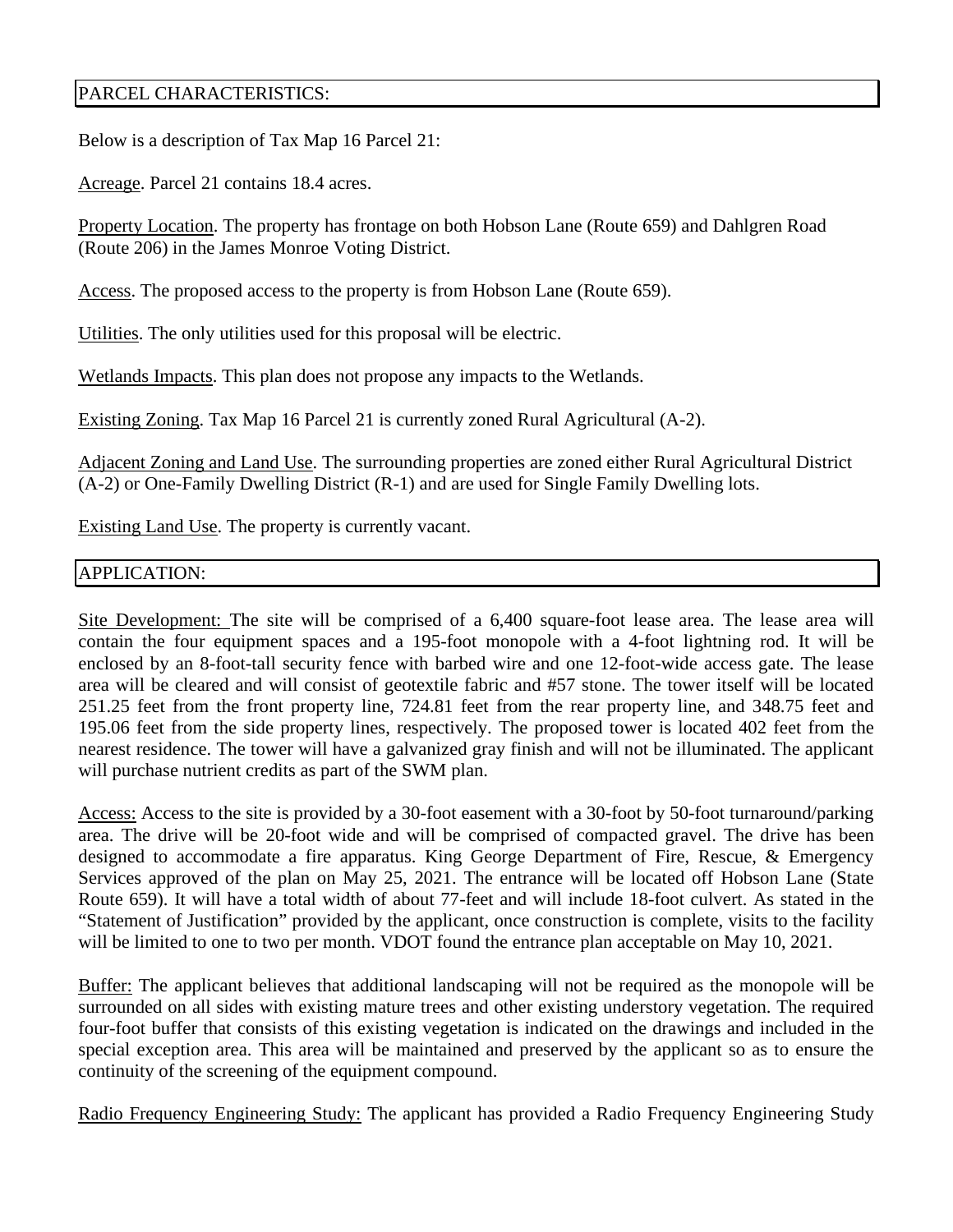(RF Study) to justify the need for such a facility and to provide background information and context. The RF Study found the following:

- 1. The proposed candidate provides continuous coverage to the heavily traveled SR 206 corridor and the surrounding area.
- 2. The proposed candidate can accommodate multiple national, regional, and local service providers.
- 3. There is a lack of existing communication transmission structures. There are no communications towers within a two-mile radius.

FFA Determination: The federal Aviation Administration has determined the proposal will not be a hazard to air navigation. Naval Support Facility Dahlgren has also confirmed that the tower will not impact their operations.

Co-location: Space for 3 wireless carriers will be available in addition to space for the lead carrier, Verizon Wireless. A site agreement with Verizon Wireless has been provided by the applicant.

### PERMIT CONDITIONS:

This Permit will be issued with the following conditions to which the applicants will have to comply:

- 1. The site shall be developed consistent with the preliminary site plan entitled "Eden Estates" prepared by Christopher D. Morin, dated May 3, 2021.
- 2. Prior to any site work or construction, a Final Site Plan submitted and approved in accordance with the King George County Zoning Ordinance must be filed.
- 3. King George County shall be provided at no cost to the County, co-location opportunities to improve radio and other communication for County departments, authorities, agents, its citizens and emergency services, and other such persons or entities as the County sees fit to benefit the public interest. Such space shall include both tower space and sheltered equipment space on the ground. County telecommunication and E-911 emergency services equipment shall be installed on the telecommunication facility at the expense of the Owner. This condition shall apply only to the physical installation of the equipment on the telecommunication facility and shall not include those tasks related to the operation of the equipment. The Owner shall enter into the appropriate leases to effectuate this Condition.
- 4. Space shall be reserved for use by King George County at no cost. This shall not preclude the County from being granted additional space, free of cost, if additional needs arise. Additionally, adequate ground space shall also be made available to the County for the location of communications equipment. Telecommunications services provide at this site shall be guaranteed not to interfere with the County's radio/communication system. The Owner shall enter into the appropriate leases to effectuate this Condition.
- 5. The facility must meet or exceed current standards and regulations of the FAA and the Federal Communications Commission (FCC), and any other agency of the Commonwealth and/or federal government with the authority to regulate towers and antennas. This includes compliance with current radio frequency emission standards of the FCC.
- 6. The facility shall be designed not to and shall not exceed an overall height of 199 feet.
- 7. The tower shall be constructed with and maintain either a galvanized steel finish or, subject to any applicable standards of the Federal Aviation Administration (FAA), be painted a neutral color, so as to reduce visual obtrusiveness.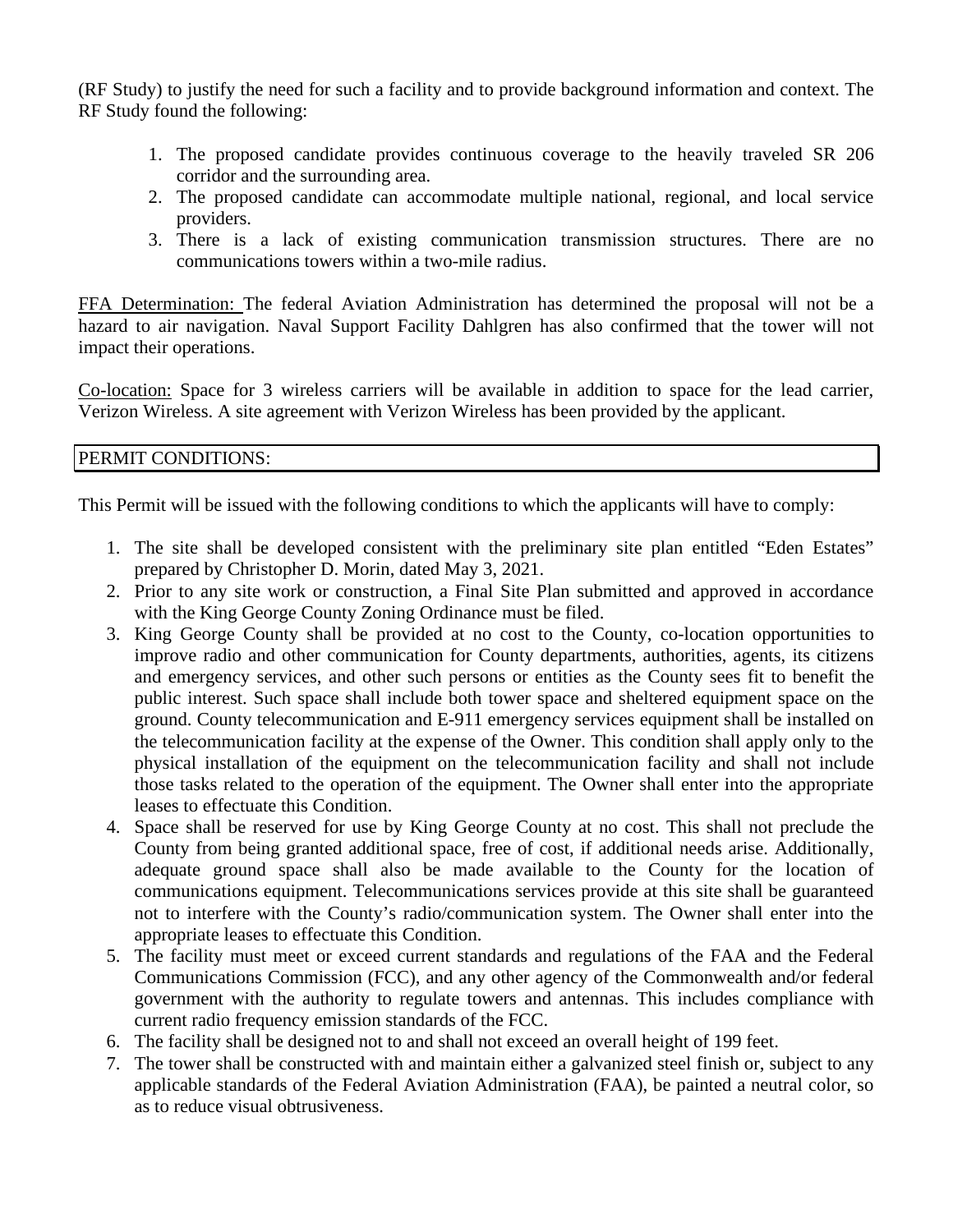- 8. The design and construction and maintenance of the buildings and related structures shall, to the extent possible, use materials; colors, textures, screening, and landscaping that will blend the tower facilities to the natural setting and surrounding structures.
- 9. No advertising of any type may be placed on the tower or accompanying facility.
- 10. The facility shall be landscaped with a buffer of plant materials that effectively screen the view of the support buildings from adjacent property. The standard buffer shall consist of a landscaped strip at least four feet wide outside the perimeter of the facilities. The existing natural vegetation sufficient to serve as buffer may be used in lieu of planting a landscaped buffer. Existing mature tree growth and natural landforms on the site shall be preserved to the maximum extent possible. All plant material, used as landscaping and/or buffering, shall be tended and maintained in a healthy growing condition. Dead plant material shall be replaced in-kind.
- 11. The facility shall be enclosed by security fencing no less than eight feet in height and shall also be equipped with an appropriate anti-climb device.
- 12. Access to the facility shall be provided by an entrance approved by the Virginia Department of Transportation (VDOT) and a twenty-foot-wide access road.
- 13. Prior to the issuance of a building permit, an engineering report, certifying that the proposed tower is structurally suitable and of adequate height for co-location with a minimum of three users including the primary user, must be submitted by the applicant.
- 14. If the facility is not operation for a continuous period of 24 months, it shall be considered abandoned. The owner of the abandoned facility shall have it removed within 90 days of receipt of notice from the County notifying the owner of such removal requirement. The posting of a bond will be required prior to final site plan approval equal to the cost of decommissioning. The bond amount shall be determined based on an engineer's cost estimate approved by the Department of Community Development. In the event that the bond amount is insufficient to cover the cost of removal, the County reserves the right to seek the remaining balance from the owner.
- 15. Prior to further expansion of the structures/facilities that would constitute substantial change under Section 6409 of the Tax Act (47 U.S.C. 1455), a new Special Exception Permit must be obtained from the Board of Supervisors. A Site Plan submitted and approved in accordance with the King George County Zoning Ordinance must be filed with any request to substantial change the structures/facilities.
- 16. The preliminary plan shall be valid for one year after the date of this special exception.

### ORDINANCE REQUIREMENTS:

Special Exception Requirements (Section 5.4): The applicant has provided the following responses to the criteria set forth in Section 5.4, *Procedures for Special Exception*, of the Zoning Ordinance:

Special exception may be issued for any such use in the zoning district regulations when the governing body of the county finds that the proposed:

### **a. Will not be detrimental to the safety, health, morals and general welfare of the community involved;**

*The proposed facility will not pose any detrimental effects to the safety, health, morals and general welfare of the community. In fact, it will enhance wireless service in the surrounding area and assist emergency response personnel in better serving those in need thereby improving the*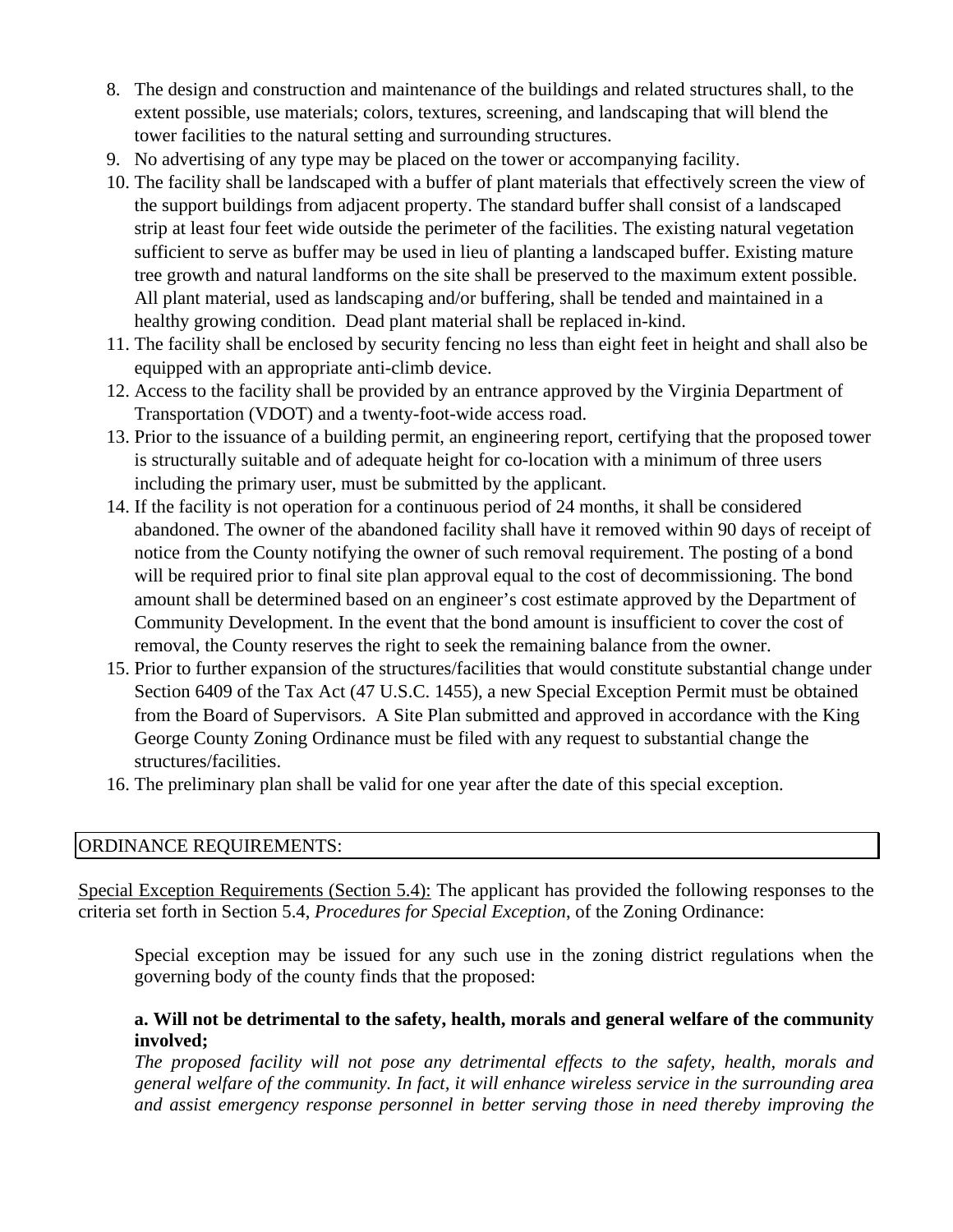*safety, health and general welfare of the community.* 

### **b. Will not tend to create congestion in streets, roads, alleys and other public ways and places in the area involved;**

*Facility is unmanned and will have a separate access road off Hobson Lane for applicant and applicant's tenants. Visits to the facility once the initial construction is completed are generally limited to one to two visits per month, per tenant*

## **c. Will not create hazards for fire, panic or other dangers;**

*The proposed facility will be installed in accordance with all building and safety codes and will not create hazards for fire, panic or other dangers.*

## **d. Will not tend to overcrowding of land and cause an undue concentration of population;**

*Facility is unmanned and as such will not increase the population in the area. The actual disturbed area is approximately .25 acres which is nominal considering the overall size of the parcel (18.4 acres).*

#### **e. Will not adversely affect or interfere with public or private schools, parks, playgrounds, water supplies, sewage disposal, transportation or other public requirements, conveniences and improvements;**

*As stated above, the proposed facility is self-contained and will have no traffic or utility impacts on the subject or surrounding parcels. The only utility accessed will be power.*

## **f. Will not interfere with adequate light and air;**

*Facility will not be lighted unless required by the FAA, and as such will create no interference with light and/or air.*

### **g. Will not interfere with the general purpose and intent of this ordinance.**

*As demonstrated in this application, the proposal is in accordance with the purpose and intent of the King George County Zoning Ordinance.*

#### **h. The use shall not tend to change the character and established pattern of development of the area of the proposed use.**

*A telecommunication facility is a use permitted by special exception in the A-2 zoning district and the county has already approved other towers in the A-2 zoning district. The proposed facility will have minimal visual impacts on this A-2 zone and will significantly improve wireless service to those living, working and traveling through this part of King George.*

### **i. The use shall be in harmony with the uses permitted by right in the Zoning District.**

*A telecommunication facility is a permitted use by special exception in the A-2 zoning district and will serve those participating in the other uses permitted by right in this zone with only minimal visual impact.*

Standards for Telecommunication Facilities (Section 4.12): Section 4.12 of the Zoning Ordinance outlines the standards that all telecommunications facilities must meet. The proposed facility meets all these requirements. Section 4.12 can be found in Attachment O and the applicant's responses to all requirements can be found in Attachment L, Statement of Justification.

### COMPREHENSIVE PLAN:

### **Section N: Telecommunications Plan**

The guidelines set forth shall apply to the sighting of antennas, telecommunication towers and equipment ancillary to their operation. Given the number of existing and approved structures and their geographic distribution throughout the County, many opportunities exist for co-location that will adequately support future demand for tower space. Hence, sharing of tower space is a desirable goal.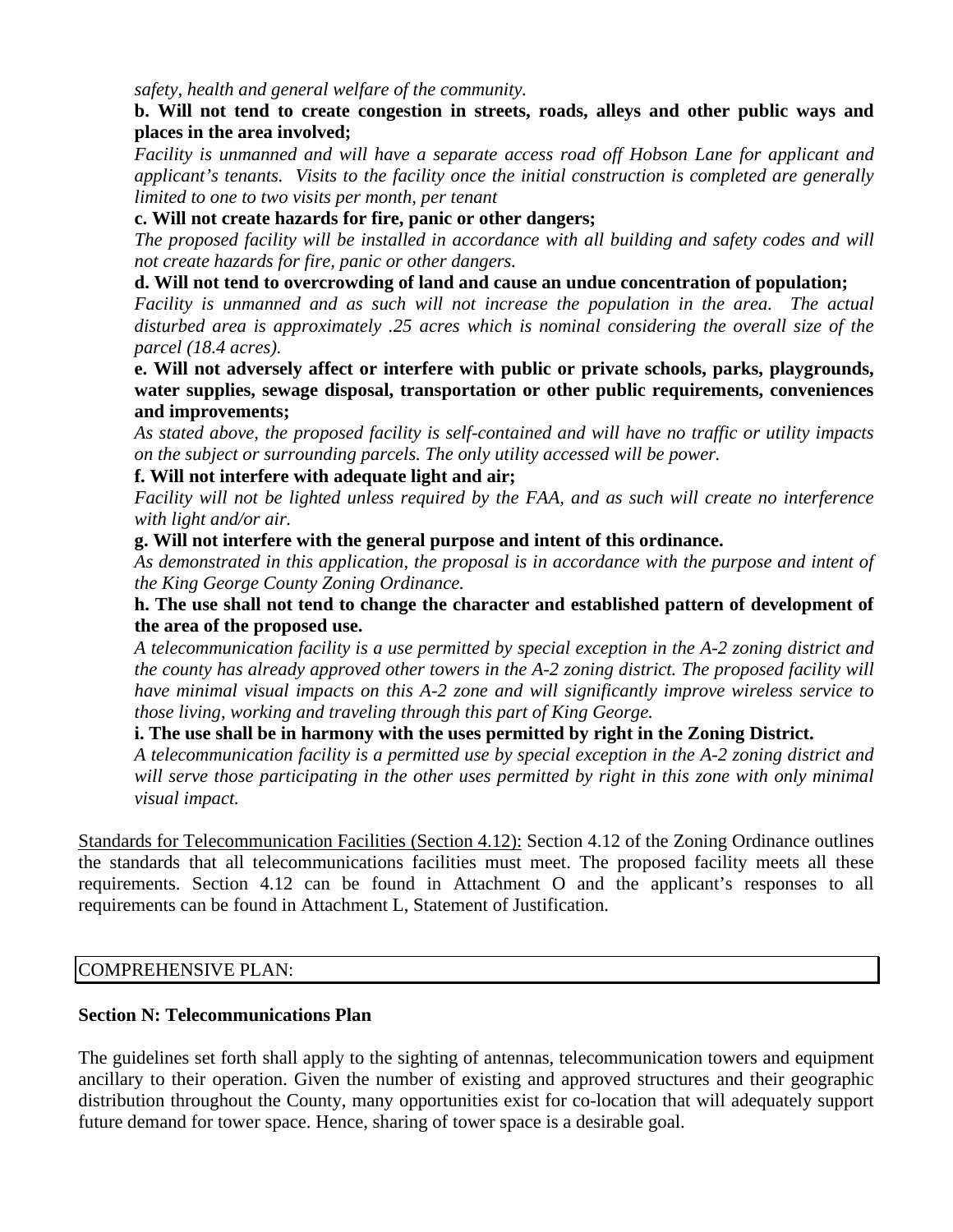King George County Wireless Telecommunication Issue. A primary concern for King George in addressing telecommunication facilities is to ensure that the minimum numbers of towers are constructed to provide the maximum service to the Community. A primary method to reduce the number of towers that are constructed is to require that carriers co-locate on existing towers. To ensure adequate review of proposed telecommunication facility sites, the Board of Supervisors has implemented a Special Exception Permit procedure for new facilities. New proposed facilities must pass a propagation model study to ensure that collocation is not an option. Only in instances were co-location is not an option, should new facilities be approved.

Tower Conditions. There are currently four (4) towers available to serve the Route 3 between the Stafford County Line and Route 301. The Route 3 towers are approximately 3 miles apart and co-location is the most viable option for new service along Route 3. One additional tower is located in Stafford County within the three (3) miles of the most western King George facility. There are six (6) towers located along the U.S. Route 301 and co-location is the most viable option for new service along the U.S. Route 301 corridor. Three towers exist along the Route 218 corridor and these towers are approximately 6 miles apart. One tower exists along the Route 3 corridor located between U.S. Route 301 and the Westmoreland County Line. One tower exists near the Westmoreland County Line. Propagation models should be carefully reviewed prior to approval of additional towers.

*Applicant Response: The wireless carriers always prefer to co-locate on existing structures whenever possible, as long as locating on those structures will adequately serve their network needs. As shown on Exhibit E, this particular area has no suitable structures within a 2-mile radius, and as such a new telecommunication tower is required. Further, TCG intends to build the tower to a height that will accommodate the needs of all major carriers, reducing the need for additional towers in the future. Accordingly, TCG believes that this application for a new telecommunication facility is in compliance with the spirit and intent of The King George County Comprehensive Plan.*

### **Chapter V. Utilities: Telecommunications Facilities Policy/ Implementation** Strategies

The following goals and action strategies are intended to supplement and complement the existing Telecommunications Facilities Policies/Implementation Strategies contained within the King George County Comprehensive Plan and are further intended to help to achieve the County's vision for an effective and harmonious telecommunications operation for users and providers alike.

**Goal 1**. Allow for the provision of a broad range of telecommunication services, while encouraging the shared use of structures to minimize the proliferation of tower sites to maintain and preserve the agricultural and residential character of the County.

### Action Strategy

1. Require applicants to present structural documentation that new towers (tower and foundation) are capable of supporting multiple antennas. (The number of antennae will be determined as a function of the tower height.) Facilities should be constructed to accommodate a minimum of three providers, where height restrictions permit.

*Applicant Response: The proposed monopole will accommodate a total of four (4) wireless carriers.*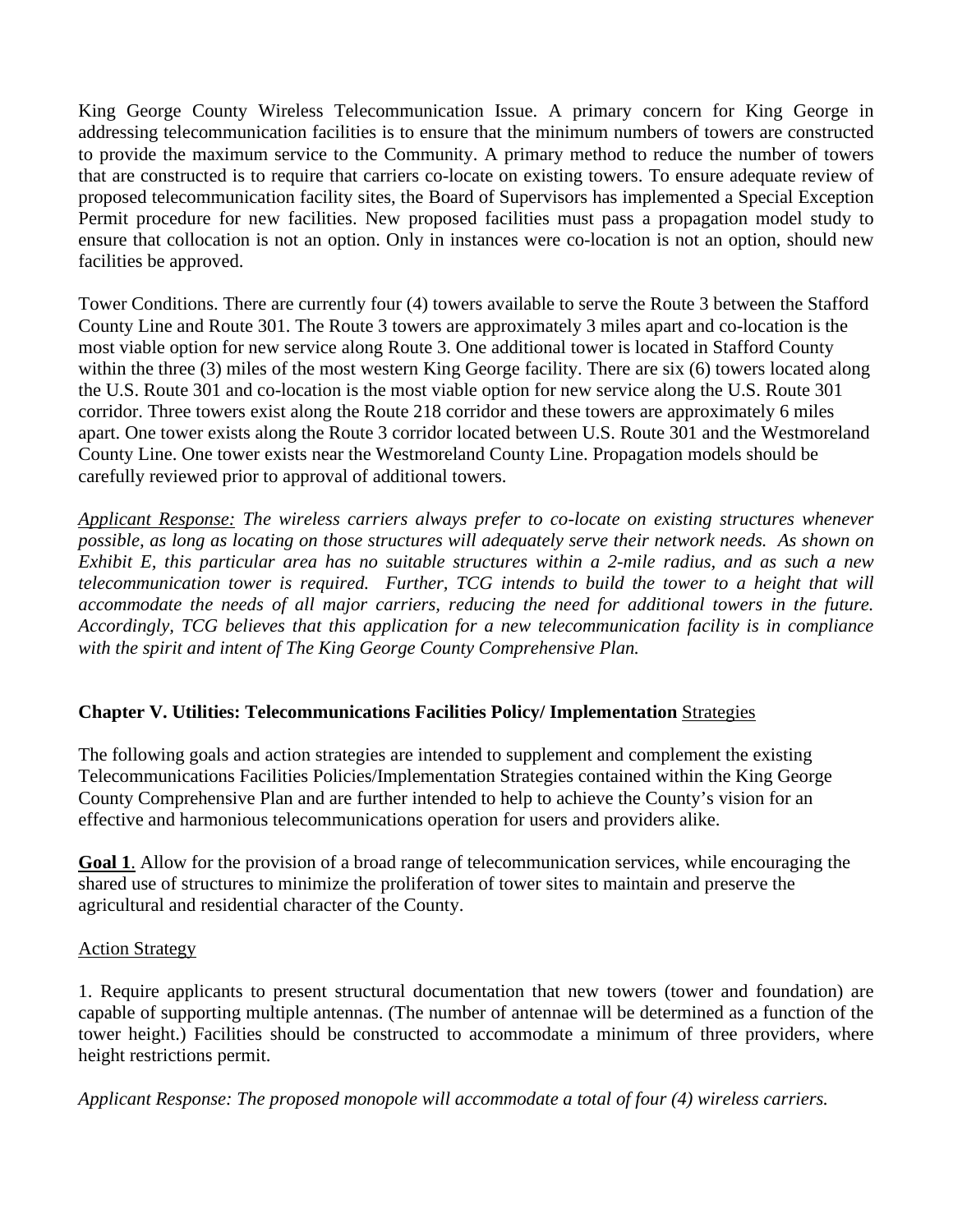2. Require sufficient ground space to be made available for locating equipment to correspond with the number of potential co-locators as determined above.

*Applicant Response: Future lease space is provided within the proposed equipment compound to accommodate any future tenants.* 

3. Advocate that all co-location alternatives are fully exhausted before considering an application for a new structure.

*Applicant Response: As depicted in Exhibit E, there are no suitable structures for co-location within a 2 mile radius of the site area. Please see Virginia Code § 15.2-2316.4:2's preemptions.*

4. Encourage service providers to implement any reasonable available technology that may reduce the visibility of the antenna or the height of the tower.

*Applicant Response: The proposed height of the monopole is the minimum height necessary to achieve effective propagation for the lead carrier, Verizon Wireless.* 

5. Encourage the use of alternative support structures such as rooftops, utility poles, sign structures, etc. Antennas on structures should be designed to be compatible with the principal structure's architectural design, color and scale.

*Applicant Response: The height required here for sufficient propagation makes a monopole the only feasible design.* 

6. Maintain an inventory of existing structures available for co-location and make available to service providers.

*Applicant Response: N/A – No suitable structures were available for colocation.* 

7. Give preferential treatment to all proposals for co-location i.e., administrative review process or "by-right" status to all proposals for co-location.

*Applicant Response: N/A* 

8. Develop a plan to bring broadband telecommunication service to King George County.

*Applicant Response: N/A*

Goal 2. Encourage the use of County lands when it can be demonstrated through both quantitative and qualitative analysis that no co-location alternatives are available.

*Applicant Response: Please see Virginia Code § 15.2-2316.4:2(A)(5) preemption.*

**Objectives** 

1. Establish telecommunication facilities on public properties and public safety facilities when the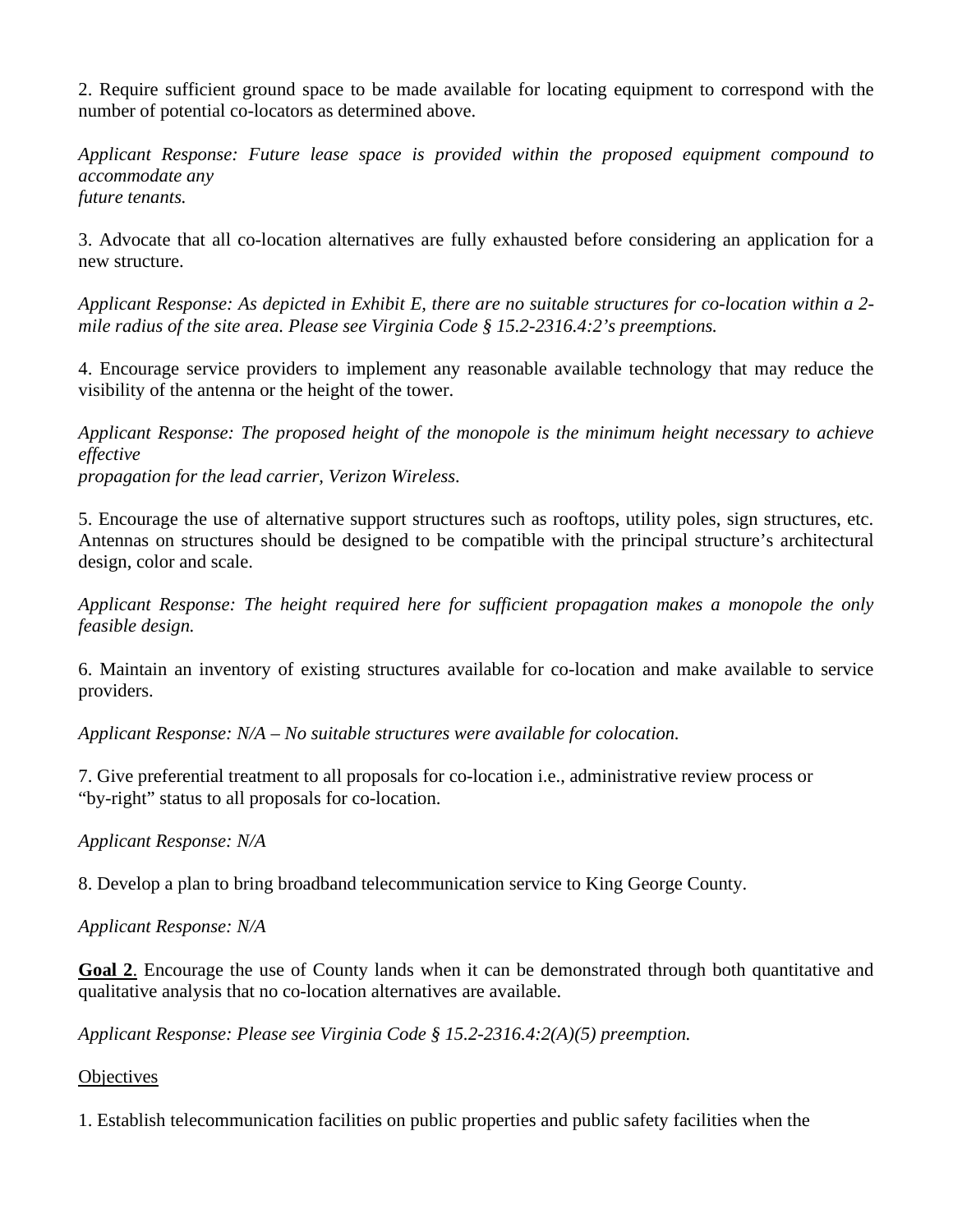following parameters can be met:

a. The use and character of public properties and adjacent properties is not adversely impacted;

b. The proposed telecommunication facilities are consistent with other elements of the Comprehensive Plan and the Zoning Ordinance; and

c. Appropriate approvals and agreements are reached with the public agencies, boards, or authorities.

2. Encourage new telecommunication facilities to be built through public/private partnerships when the telecommunications service needs of both parties can be met by one facility.

3. Develop lease agreements that will facilitate the leasing of County land to private service providers at fair market value.

4. Maintain an inventory of County lands that are available for new tower development. (Potential County-owned sites that could be used for new tower development are described in the Appendices.)

**Goal 3.** Comply with the spirit and intent of the Telecommunications Act of 1996 and the rules and regulation of the Federal Communications Commission so as to encourage competition between existing and new communication services and to promote a broad range of communication capabilities for County residents and businesses.

*No comments from Applicant as these objectives pertain to the County's process.* 

**Objectives** 

1. Encourage managed development of wireless communications infrastructures through established policies and procedures that will ensure fair and equitable evaluations.

2. Develop a checklist to be submitted with applications to facilitate the application and ensure completeness of the application. (A sample checklist is presented in the Appendices.)

3. Provide a uniform and comprehensive set of standards for the development and installation of wireless communications towers, antennas and related facilities

4. Advocate that the development of wireless facilities is done in a manner that meets all requirements and standards of the Federal Aviation Administration, the Federal Communications Commission, and the Uniform Statewide Building Code.

5. Review all applications for new telecommunications facilities in a timely fashion so as not to unreasonably delay deployment of facilities.

**Goal 4.** Require telecommunication facilities to be designed in a way that preserves the aesthetic value of the County through the use of camouflage and concealment techniques.

### **Objectives**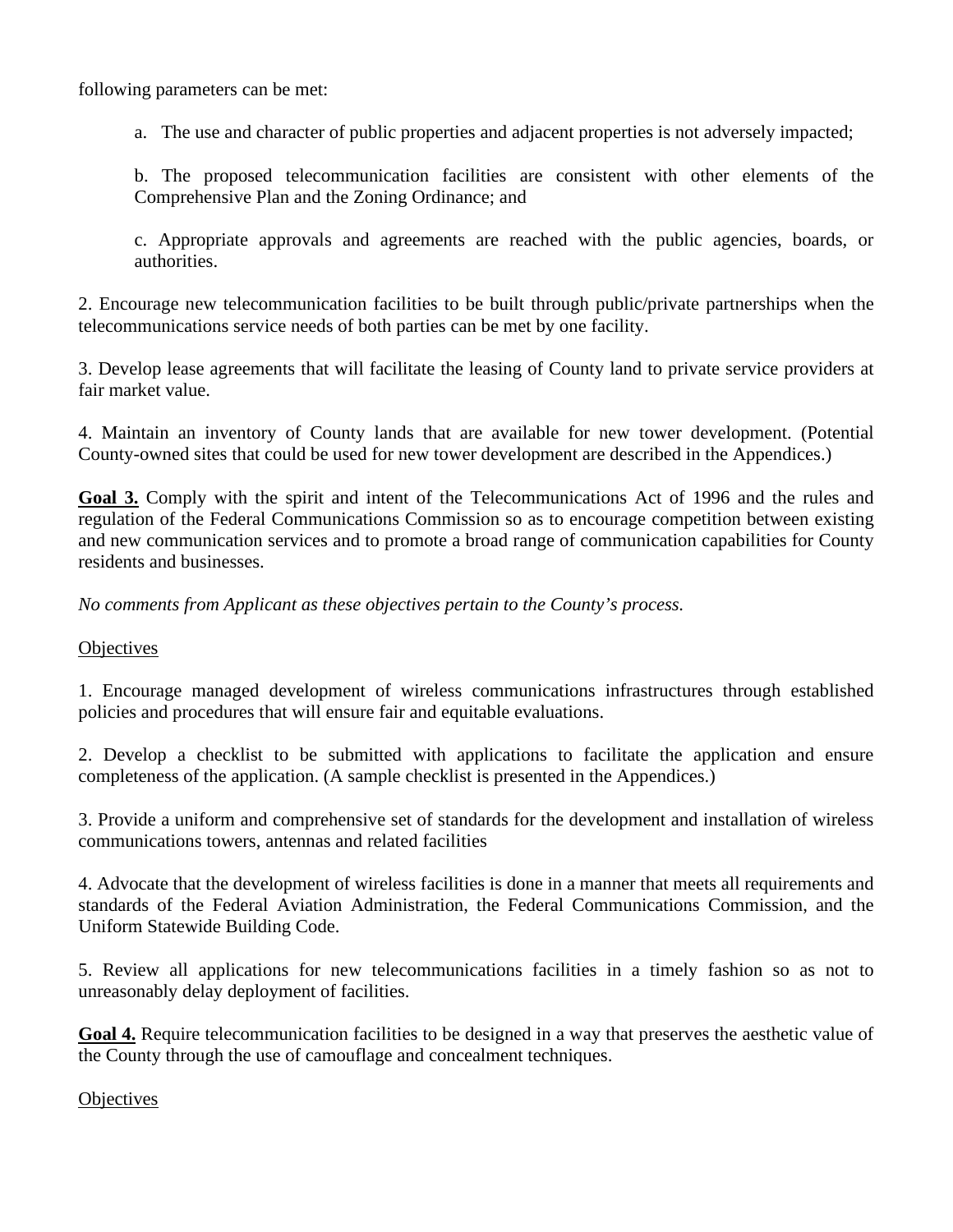1. Limit tower height to a maximum of 80 feet or 10 feet above the tree line near residential, scenic, historic, or park areas.

*Applicant Response: The proposed monopole will be 195' with a 4' lightning rod and will be located in the A2 zone within a densely wooded area so visual impacts to surrounding areas will be minimized to the greatest degree possible.*

2. Locate sites in wooded areas to provide maximum screening.

*Applicant Response: The proposed monopole will be 195' with a 4' lightning rod and will be located in the A2 zone within a densely wooded area so visual impacts to surrounding areas will be minimized to the greatest degree possible.*

3. Use natural wood pole as support structure for 80-foot "micro-cell" site.

*Applicant Response: N/A*

4. Flush-mount antennas to minimize visual obtrusiveness.

*Applicant Response: The antennas will not be flush-mounted as this would require the supporting equipment to be located on the monopole at different heights and would eliminate space for collocating wireless carriers.*

5. Conceal antennas in flagpoles, silos, church steeples, sign structures, etc.

*Applicant Response: There were no such structures at the needed height.*

6. Restrict height of towers to 199 feet so as to minimize the possibility that tower would have to be lighted by beacon or strobe.

*Applicant Response: The monopole will be a total height of 199' and will not be lit.*

7. Natural aggregate finishes, in earth tones, should be utilized for equipment shelters.

*Applicant Response: Applicant will comply.*

8. When natural vegetative screening material does not exist, appropriate vegetative material should be planted around the perimeter of the structure to screen the compound.

*Applicant Response: As shown on Sheet A-1 of Exhibit C, TCG believes that additional landscaping will not be required as the monopole will be surrounded on all sides with existing mature trees and other existing understory vegetation (photos attached). The four foot buffer that consists of this existing vegetation is indicated on the drawings and included in the special exception area. This area will be maintained and preserved by the TCG so as to insure the continuity of the screening of the equipment compound.*